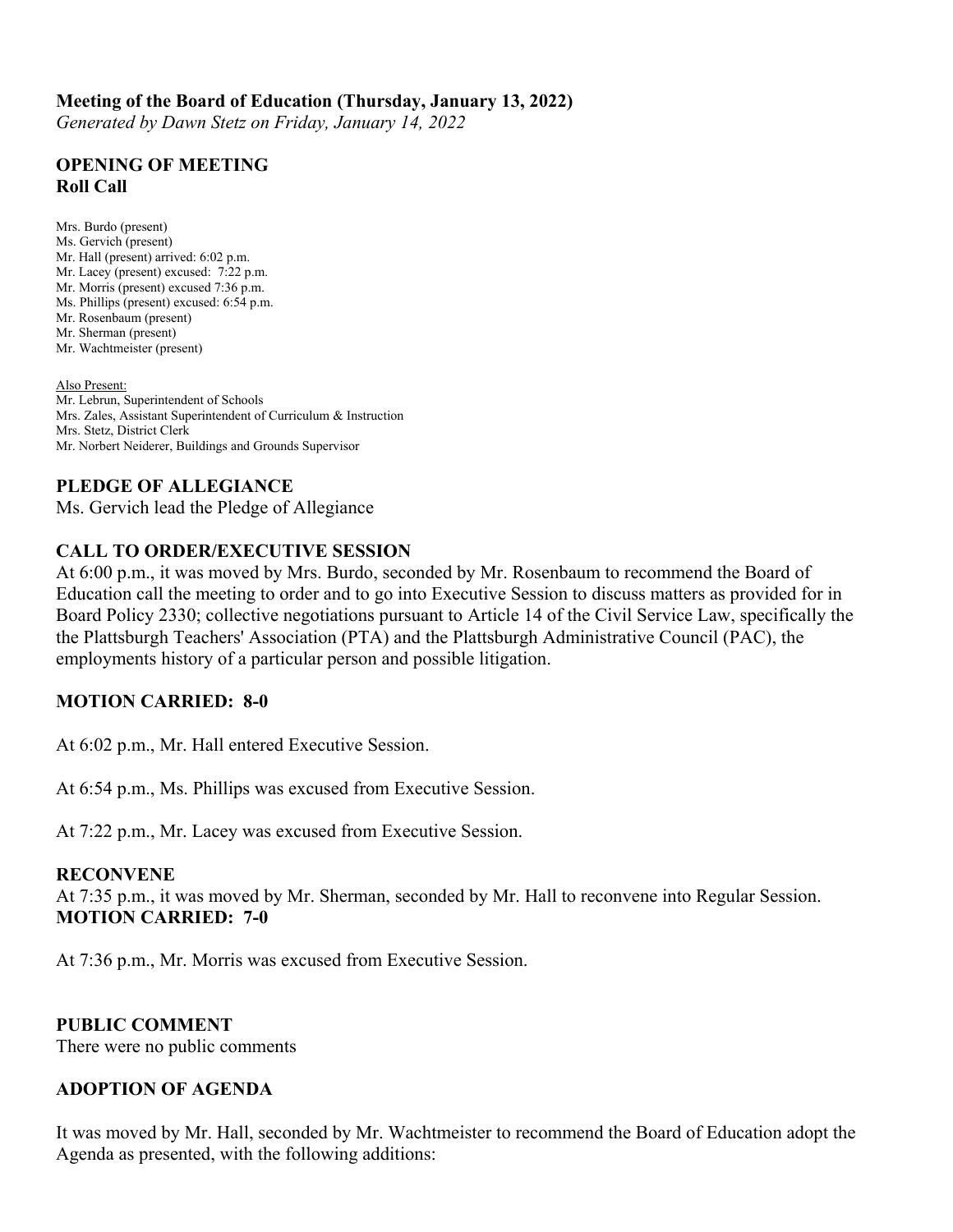- 7.2 Minutes - edit the December 2, 2021 board minutes to indicate Mr. Sherman and Mr. Lacey were excused from the meeting.

-8.1 Personnel - appoint Neil Bowlen as TOSA Dean of Students for PHS, per contract, effective January 31, 2022 through June 30, 2022.

 appoint Stephen Peryea as Long-Term Social Studies Substitute Teacher for PHS, effective January 31, 2022 through June 30, 2022 at a salary of \$43,665, step 1, B, prorated, with individual health insurance.

 appoint Piper Wells-Bruce to a 3-year probationary appointment as English Teacher for PHS, effective February 14, 2022 at a salary of \$, M15, prorated.

-13.4 New Business - approve a ski club merger with Beekmantown Central School District.

## **CONSENT AGENDA**

It was moved by Mrs. Burdo, seconded by Mr. Sherman to recommend the Board of Education approve the Consent Agenda Items, 7.2 through 9.5.

## **MOTION CARRIED: 6-0**

#### Minutes

Recommend the Board approve the minutes for the meetings held on December 2, 2021, with a change marking Mr. Sherman and Mr. Lacey as "excused".

#### CSE, CPSE and 504 Plan Recommendations

Recommend the Board of Education approve the Committee on Preschool Special Education, Committee on Special Education and Committee on 504 Plan recommendations.

### CONSENT AGENDA - PERSONNEL

Probationary/Miscellaneous Appointments - Probationary Appointments| Recommend the Board of Education appoint the following probationary/ Miscellaneous appointments:

| Employee                                                                                                                   | <b>Position/Tenure Area</b>                    | Grades/Dept         | <b>Effective Date</b>                     | Pay Rate                                        | <b>Comments</b>                                      |
|----------------------------------------------------------------------------------------------------------------------------|------------------------------------------------|---------------------|-------------------------------------------|-------------------------------------------------|------------------------------------------------------|
|                                                                                                                            |                                                |                     |                                           |                                                 |                                                      |
| Piper Wells-Bruce                                                                                                          | English Teacher                                | $7 - 12$            | February 14, 2022                         | Salary of \$71,409<br>step 15, M,<br>prorated   | 3-year probationary<br>appointment                   |
| Neil Bowlen                                                                                                                | <b>TOSA Dean of Students</b>                   | PHS                 | January 31, 2022 through<br>June 30, 2022 | 10% of base<br>salary, prorated                 |                                                      |
| Stephen Peryea                                                                                                             | Long-Term Social Studies<br>Substitute Teacher | PHS                 | January 31, 2022 through<br>June 30, 2022 | Salary of<br>\$43,665<br>step 1, B,<br>prorated | Includes individual<br>health insurance<br>benefits. |
| Mary Lou Megarr                                                                                                            | <b>Building Substitute Teacher</b>             | Ci3T (Momot)        | 2021-2022 School Year                     | \$218.33/day                                    |                                                      |
| Joseph Lancellotti<br>Aimee McLane<br>Jenna Hayden<br>Thomas Schaub<br>Michelle Walpole<br>Samantha Trudeau<br>Sarah Myers | <b>Extra Period</b><br>(6 <sup>th</sup> Class) | <b>SMS</b>          | 2021-2022 School Year                     | Stipend of \$1,000<br>each                      | Per Contract                                         |
| Gary Lambert                                                                                                               | Volunteer Coach                                | <b>Indoor Track</b> | 2021-2022 School year                     | N/A                                             |                                                      |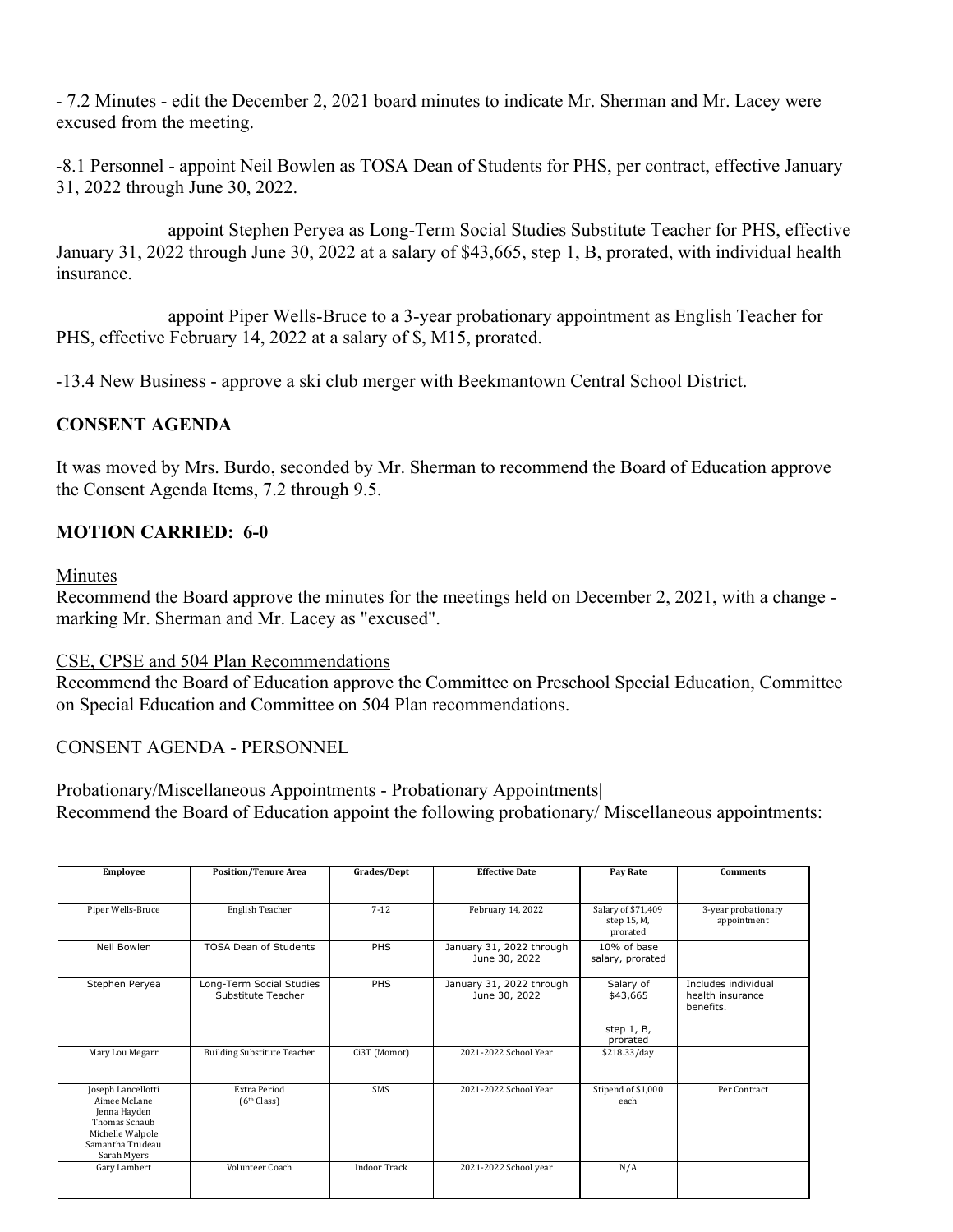| Jessica Alexander     | Cook Manager              | Momot      | January 14, 2022 | \$15.98/hour                     | 52-week probationary<br>appointment. 6 hours/day               |
|-----------------------|---------------------------|------------|------------------|----------------------------------|----------------------------------------------------------------|
| Littaney Blas         | Student Aide/Teacher Aide | Glasgow    | January 14, 2022 | \$14.53/hour                     | 52-week probationary<br>appointment.<br>6.5 hours/day          |
| Thomas Bruso          | Student Aide/Teacher Aide | Glasgow    | January 24, 2022 | \$14.53/hour                     | 52-week probationary<br>appointment.<br>6.5 hours/day          |
| <b>Brandon Cook</b>   | Custodial Worker          | <b>PHS</b> | January 14, 2022 | Salary of \$31,407,<br>pro-rated | 52-week probationary<br>appointment. 3:00-11:30<br>p.m. shift. |
| Mary Rose Rampersad   | Food Service Helper       | Momot      | January 14, 2022 | \$14.10/hour                     | 52-week probationary<br>appointment.<br>7.5 hours/day          |
| Carrie Paola          | Food Service Helper       | <b>PHS</b> | January 14, 2022 | \$14.10/hour                     | 52-week probationary<br>appointment.<br>5.5 hours/day          |
| Imad Lahouidak        | Food Service Helper       | <b>PHS</b> | January 14, 2022 | \$14.10/hour                     | 52-week probationary<br>appointment.<br>6 hours/day            |
| <b>Travis Collins</b> | School Monitor            | Momot      | January 14, 2022 | \$14.03/hour                     | 52-week probationary<br>appointment.<br>2.5 hours/day          |

## Resignations/Retirements

Recommend the Board of Education accept the following retirements/resignations as presented or read in by the Superintendent of Schools:

1) Stephanie Badger's letter of resignation as Cook Manager at Momot Elementary School, effective January 1, 2022.

2) Sadie Kaltenbach's letter of resignation as Food Service Helper for the Plattsburgh High School, effective December 20, 2021.

3) Matthew Montefusco's letter of resignation as Custodian for the Plattsburgh High School, effective December 13, 2021.

## Substitute/Temporary On Call (TOC) Appointments

Recommend the Board of Education approve the substitute appointments and rates of pay as presented.<br>Name Certification Rate Position (Subs) Fingerprint Status Certification Rate Position (Subs) Fingerprint Status

| Olivia Danise                                    | Non-Certified | \$105.00/day<br>\$90.00/dav<br>\$19.00/hour  | Teacher<br>Teaching Ass't.<br>Tutor                                   | Cleared |
|--------------------------------------------------|---------------|----------------------------------------------|-----------------------------------------------------------------------|---------|
| Kristen Kavanaugh                                | Non-Certified | \$105.00/day<br>\$90.00/day<br>\$19.00/hour  | Teacher<br>Teaching Ass't.<br>Tutor                                   | Cleared |
| Brandon Cook<br>(Backdated 12/3/21)              | N/A           | \$15.00/hour<br>\$15.00/hour                 | Custodial Worker<br>Buildings, Grounds,<br>Trans.                     | Cleared |
| Carrie Paola<br>(Backdated<br>12/13/21           | N/A           | \$14.00/hour<br>\$14.00/hour<br>\$14.00/hour | Food Service Helper<br>School Monitor<br>Student Aide/Teacher<br>Aide | Cleared |
| <b>Jamie Prandato</b><br>(Backdated<br>12/14/21) | N/A           | \$14.10/hour                                 | Food Service Helper                                                   | Cleared |
| Jessica Chase                                    | N/A           | \$14.00/hour<br>\$14.00/hour                 | School Monitor<br>Student Aide/ Teacher<br>Aide                       | Cleared |
| Imad Lahouidak                                   | N/A           | \$14.00/hour                                 | Food Service Helper                                                   | Cleared |

# CONSENT AGENDA - BUSINESS

## *Reports for Board of Education Information*

Recommend the following Board of Education approve the Business Reports:

1) Middle School Extra classroom Activity Reports (November and December 2021)

2) High School Extra classroom Activity Fund Report (November 2021)

3) Summary of Budget Transfers for the months ending November and December 2021 under \$25,000

4) Summary of Monthly Wire Transfers (November 30, 2021 and December 31, 2021)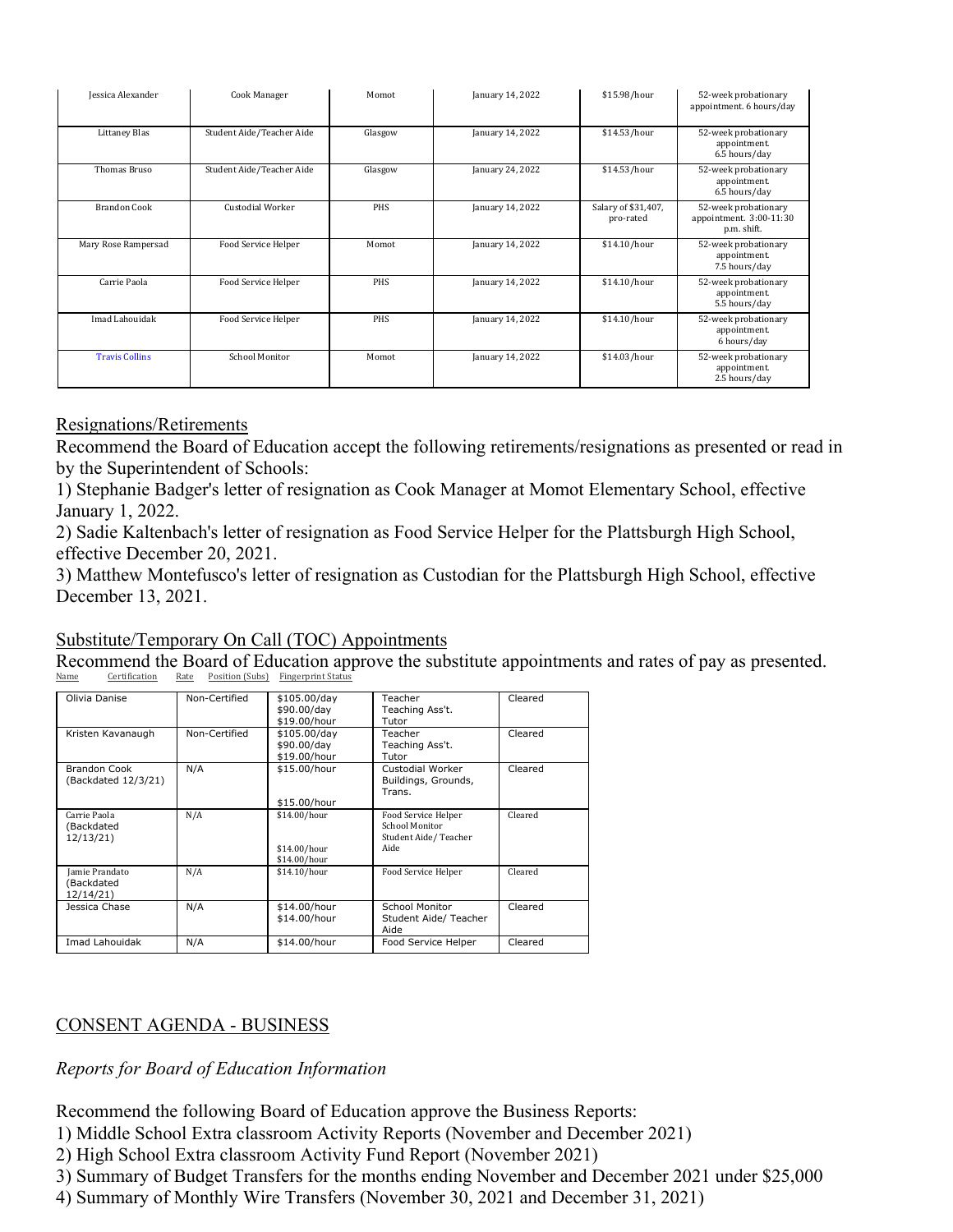5) Food Service Profit & Loss Statements (November and December 2021) 6) Budget Status Reports (November and December, 2021) 7) Revenue Status Report (December, 2021)

#### Treasurer's Report

Recommend the Board of Education accept the November 30, 2021 and December 31, 2021 Treasurer's Report as presented.

#### Budget Transfers over \$25,000

Recommend the Board of Education approve the following Budget Transfers over \$25,000.

| <b>AMOUNT</b>                                 | <b>FROM</b>  | <b>DESCRIPTION</b>   | TO.          | <b>DESCRIPTION</b>                      |  |
|-----------------------------------------------|--------------|----------------------|--------------|-----------------------------------------|--|
| \$26,181.00                                   | A9030800000  | Social Security      | A22504714800 | Spec Ed Tuition Paid to Public Schools  |  |
| \$124.000.00                                  | A90208000000 | Teachers' Retirement | A22504714800 | Spec Ed Tuition Paid To Publich Schools |  |
| Estimated tuition billing for 21-22 & current |              |                      |              |                                         |  |
| expense                                       |              |                      |              |                                         |  |

### School Tax Collection Report

Recommended Action: Recommend the Board of Education accept the School Tax Collection Report for 2021-2022 as presented: 1) School Tax Receivable \$22,215,134.64 2) Reduction in Tax Roll (\$427.75) 3) Adjusted School Tax Receivable \$22,214,706.89 4) Less: Tax Received \$21,038,683.58 5) Unpaid 2021- 2022 School Taxes \$ 1,176,023.31 6) Plus: Penalties Due as of 12/1/21 \$ 28,648.86 7) Total Unpaid Taxes Plus Penalties \$1,204,672.17

### *Surplus Equipment*

Recommend the Board of Education approve the disposal of the following surplus equipment in the most effective manner as determined by the District's Purchasing Agent.

|             |                       | پ                         |                        |
|-------------|-----------------------|---------------------------|------------------------|
| Serial      | Model                 | Serial                    | Model                  |
| 5287        | Dell Optiplex 380     | 5260                      | Dell Optiplex 380      |
| 2362        | Dell Optiplex GX620   | 5285                      | Dell Optiplex 380      |
| 5948        | HP Elite 8300         | 5233                      | Dell Optiplex 380      |
| 5342        | Dell Optiplex 780     | 2970                      | Dell Optiplex 780      |
| 2875        | Dell Optiplex 780     | 2528                      | Dell Optiplex 780      |
| 5343        | Dell Optiplex 780     | 5765                      | HP 6005                |
| 6424        | HP Prodesk 400        | 5794                      | HP 6005                |
| 5019        | Dell Optiplex 760     | 5018                      | Dell Optiplex 760      |
| 2965        | Dell Optiplex 760     | 5330                      | Dell Optiplex 380      |
| 2204        | <b>Dell 1700N</b>     | 3749                      | <b>Dell 1700N</b>      |
| 3891        | <b>Cisco 2801</b>     | 3928                      | <b>Cisco 3750</b>      |
| FD01120X14G | Cisco Switch          | 2555                      | Dell Optiplex 755      |
| 2335        | Elmo Digital Overhead | 5129                      | Dell Optiplex 760      |
| 0998        | <b>HP Printer</b>     | U61325B9N831133           | <b>Brother Printer</b> |
| 2048        | HP Laserjet 3020      | 5758                      | HP 6005                |
| 5830        | HP 6005               | 5796                      | HP 6005                |
| 5778        | HP 6005               | 5829                      | HP 6005                |
| 2377        | Dell Optiplex 620     | 5772                      | HP 6005                |
| 5847        | HP 6005               | 6260                      | <b>HP Pro 400</b>      |
| 5838        | HP 6005               | 5820                      | HP 6005                |
| 5798        | HP 6005               | 6181                      | HP 6005                |
| 6025        | HP 6005               | 2640                      | <b>Dell 2130CN</b>     |
| 5219        | Dell Optiplex 380     | 2874                      | Dell Optiplex 755      |
| 6510        | Dell Optiplex 990     | 2558                      | Dell Optiplex 755      |
| 5024        | Dell Optiplex 760     | 2521                      | Dell Optiplex 760      |
| 6509        | Dell Optiplex 990     | 5944                      | HP 8300                |
| 6511        | Dell Optiplex 990     | 0368                      | HP Laserjet 4000       |
| 5652        | Kyocera KM-1650       | 0855                      | HP DesignJet 800       |
| 5654        | Kyocera KM-6030       | Misc DVD Players/Speakers |                        |
|             |                       |                           |                        |

**MOTION CARRIED: 6-0**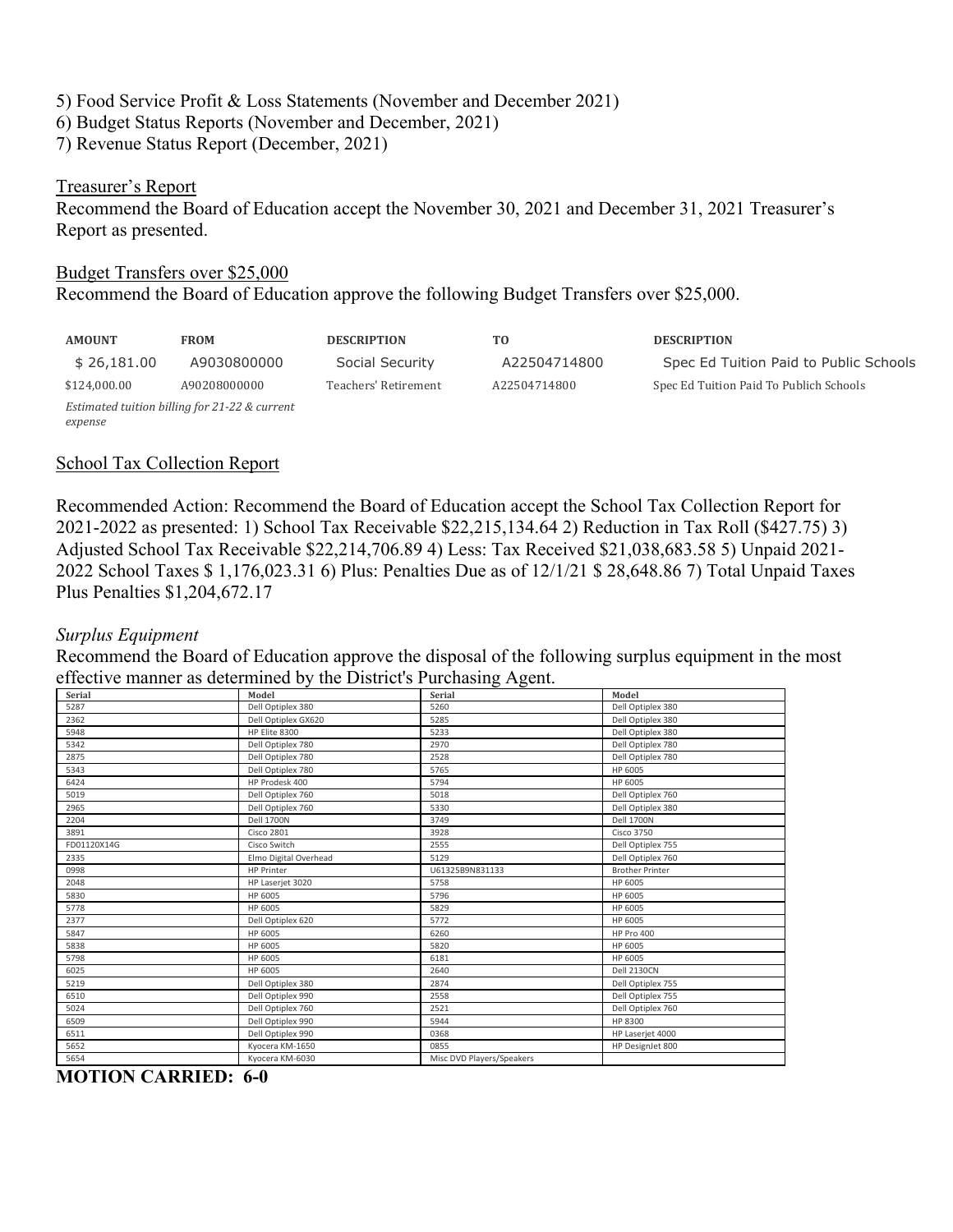# **OLD BUSINESS** (not part of Consent Agenda)

Footbridge Resolution - Project 09120001 0007-014

It was moved by Mr. Wachtmeister, seconded by Mr. Hall to recommend, the Board of Education approve an ordinary contingent expense in the amount of \$406,720.63 for the Saranac River/Webb Island/Thelma I. Douglass Footbridge Project.

# **MOTION CARRIED: 6-0**

Memorandum of Agreement (MOA) - Teachers' Association - Sick Bank

It was moved by Mrs. Burdo, seconded by Mr. Hall to recommend the Board of Education approve a Memorandum of Agreement (MOA) with the Plattsburgh Teachers' Association (PTA) related to how members shall make a request for use of the Sick Bank. **MOTION CARRIED: 6-0**

## Records Access and Records Retention Officer

It was moved by Mr. Hall, seconded by Mr. Sherman to recommend the Board of Education appoint the Director of Management, Susan Wilson or designee as the Records Access and Records Retention Officer, without additional compensation, effective January 14, 2022-June 30, 2022. **MOTION CARRIED: 6-0**

Purchasing Agent It was moved by Mr. Wachtmeister, seconded by Mrs. Burdo to recommend the Board of Education appoint the Director of Management, Susan Wilson as Purchasing Agent, without additional compensation, for the period January 14, 2022-June 30, 2022. **MOTION CARRIED: 6-0**

Homeless Liaison

It was moved by Mr. Hall, seconded by Mr. Wachtmeister to recommend the Board of Education appoint the Director of Management, Susan Wilson, or designee as the Homeless Liaison, without additional compensation, for the period January 14, 2022-June 30, 2022. **MOTION CARRIED: 6-0**

## **NEW BUSINESS** (not part of Consent Agenda)

TDC Education Grant - SMS

It was moved by Mr. Hall, seconded by Mr. Wachtmeister to recommend the Board of Education approve a TDC Education Grant in the amount of \$400 as part of Stafford Middle School's Home and Careers program. The \$400 will be used to buy a computer simulation to practice the financial skills to be independent. Students have to live on a budget and an up-to-date financial environment. There are 12 communities they will randomly be placed in, then depending on their interview skills they will get jobs at various income levels. Then they must try to live for one year without going broke or deeply in debt forcing them to move back in with their parents.

## **MOTION CARRIED: 6-0**

Surplus Equipment - F-350 Truck

It was moved by Mr. Hall, seconded by Mr. Wachtmeister to recommended Action: Recommend the Board of Education approve the disposal of the District's 2001, F-350 pick-up truck. **MOTION CARRIED: 6-0**

## School Monitor Position

It was moved by Mr. Hall, seconded by Mrs. Burdo to recommend, the Board of Education approve the creation of a 5.5-hour School Monitor position, to be assigned to Plattsburgh High School. **MOTION CARRIED: 6-0**